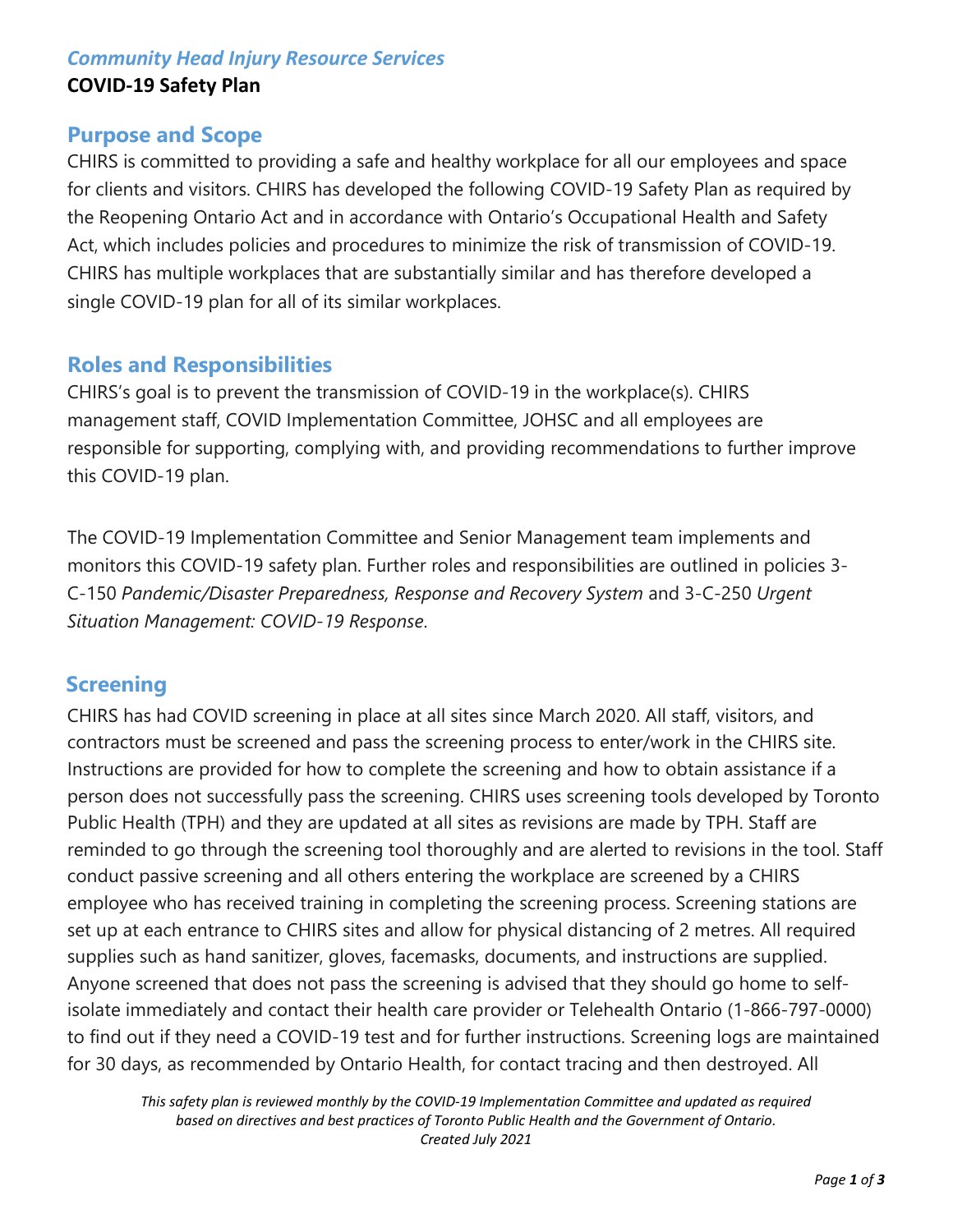# *Community Head Injury Resource Services*

## **COVID-19 Safety Plan**

employees are instructed to stay home if experiencing COVID-like symptoms and to notify their supervisor. Supervisors refer to *A Decision Guide for COVID-19 Reporting, Isolation, Testing and Return to Work* to provide guidance for next steps. The CHIRS Infection Prevention and Control Administrator is informed/consulted and records and monitors the isolation period, test results and safe return of employees to the workplace. Toronto Public Health is notified as indicated and CHIRS works collaboratively with TPH through any suspected or actual COVID outbreaks and consults as necessary.

# **Personal Protective Equipment (PPE)**

CHIRS will provide all necessary PPE and ensure that employees, visitors, and contractors wear surgical/medical facemasks and eye protection (goggles or face shield) in the workplace. CHIRS ensures that all PPE is Health Canada approved. Facemasks must be worn by employees over the nose and mouth when indoors or when occupying a vehicle with another person for work purposes or when supporting a client outdoors. CHIRS will provide employees with a sufficient number of facemasks, which must be changed at least once a day, whenever they are soiled or damaged, and more frequently as necessary. The following are exceptions to requirements for facemasks:

- 1. When an employee is alone in an enclosed room;
- 2. While an employee is eating and drinking at the workplace, provided each employee is at least 6 feet away from any other person or is separated from other people by a physical barrier.

Eye protection must be worn by all staff when indoors or when supporting a client outdoors if distancing cannot be maintained. The following are exceptions to the requirements for eye protection:

- 1. When an employee is alone in an enclosed room;
- 2. ONLY at head office: in areas where clients are not likely to be encountered.

In addition to providing and ensuring employees wear facemasks and eye protection, CHIRS will provide required PPE (gowns, gloves, foot coverings) to each employee in accordance with Standard and Transmission-Based Precautions. Training has been provided to employees on donning and doffing PPE as well as cleaning/disinfecting eye protection. Signage for PPE use is posted at all CHIRS sites.